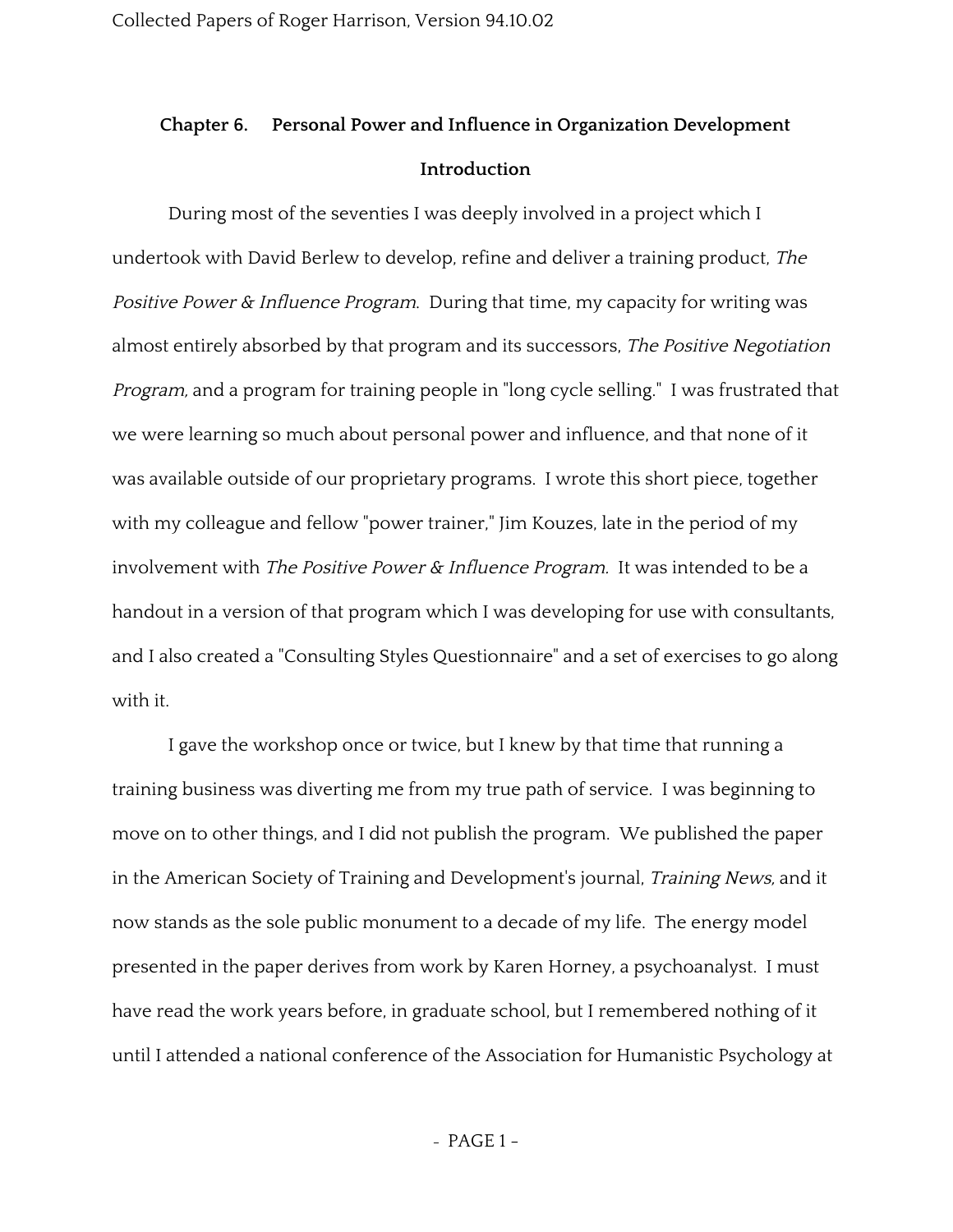Princeton, in 1977 or 1978. There, a man named Robert Semple conducted an experiential session on how we use energy in relating to others, and I was thrilled with his model, instantly seeing how I could use it to improve on the one my colleagues and I were then using in our workshops. It was the first time I used the metaphor of energy to help myself and others understand interpersonal processes, and it has been an increasingly useful and central theme in my thought and work ever since. As we leave the Age of Matter, in which our preoccupations were largely with the physical world, and work more and more with mental and even spiritual powers, our mental models need to shift accordingly. The model presented in this short piece is appropriate to our new ways of thinking and perceiving as we enter the Age of Energy (or the Age of Information , which I see as encoded energy).

#### **Personal Power and Influence in Organization Development**

We live in a world in which many people are chronically confused and upset about issues of power and influence. In more settled times, the stable structures of organizations and social institutions provided reliable road maps to how to get what we wanted in the world. Sometimes the road maps showed that we couldn't get where we wanted to go from where we started, if we lacked advantages of birth, education and connections, but at least we knew where we stood. More recently, the rapid pace of social, political and technological changes has blocked some paths to our heart's desire and opened others up, and the map changes with bewildering rapidity. In the city where I live, Berkeley, California, a place of exquisite cultural fluidity, it is said that "everything is possible, but nothing is especially likely." I think this aphorism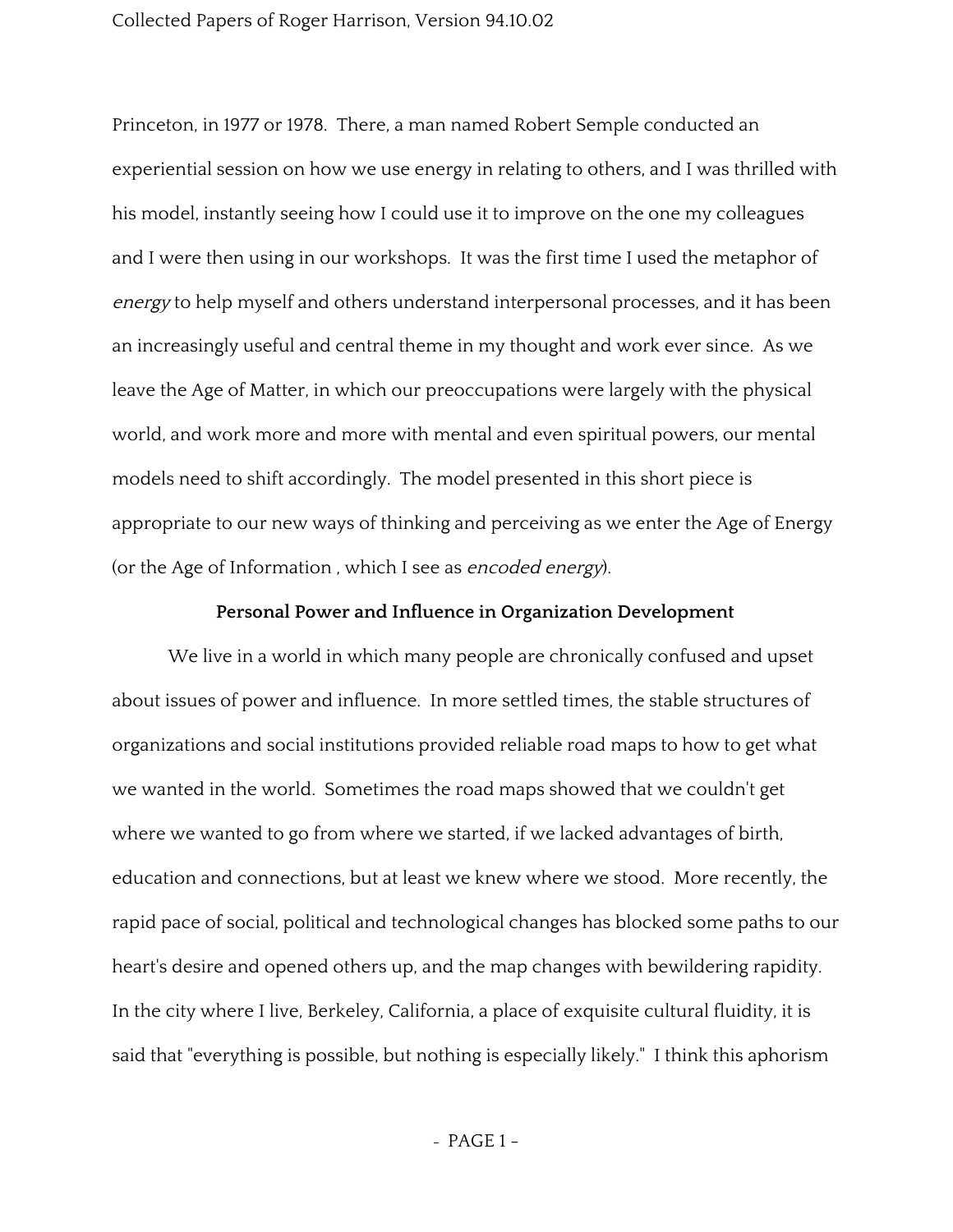epitomizes a society in which people become very preoccupied with power and influence, the art of getting what we need and want from other people. Certainly this preoccupation is both recent and pervasive.

When I left the United States in 1968 to live and work in Europe, books full of hope and peace like The Greening of America were spinning messages of love to optimistic Americans. When I returned in 1976, the airport newsstands offered "Power: How to Get It and How to Keep It," "Winning Through Intimidation," and "Looking Out for Number One." Clearly, something had changed in our culture, rapidly and radically. Professionally that change suited me well enough, for I was engaged in attempting to interest clients in the Positive Power and Influence Program which David Berlew and I had recently developed and the signs pointed to a ready market for our efforts. Personally I was saddened, and I wished for the good old days of hope and love.

Those ambivalent feelings persist, and as I have watched both consultants and managers go through our programs, I frequently see in other OD practitioners a similar tension between a professional interest in power, and a personal longing for a gentler world. I have come to suspect that like others, I create for my clients those educational experiences that I need myself for working through my conflicts and uncertainties. I have spent an enormous amount of time during the past six or seven years in helping all kinds of people to use their personal power more effectively, and in the process I have learned lots of fascinating things about myself and about face to face influence processes. The doubts and questions persist, however, and what I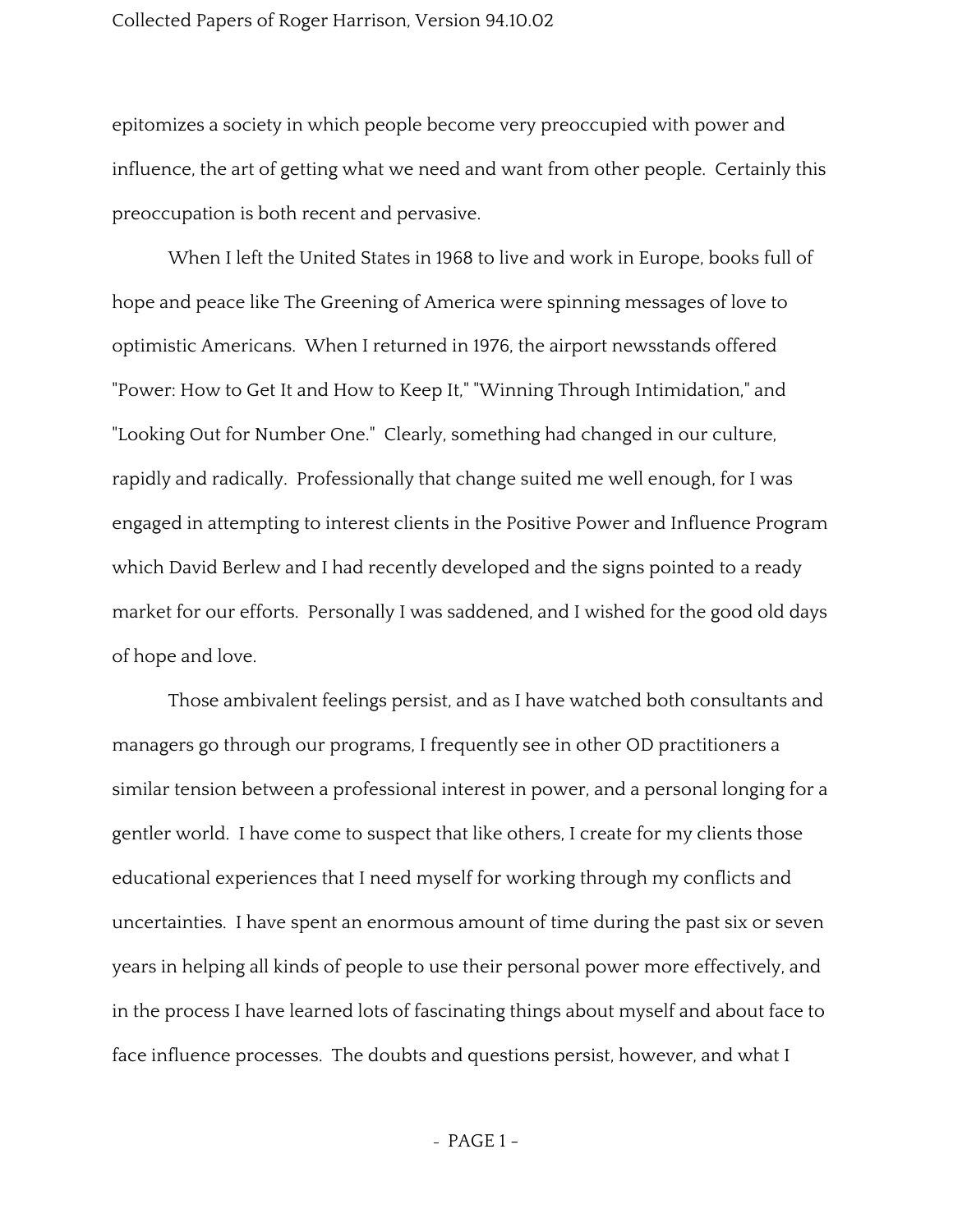should like to share with colleagues is more a framework for considering the professional and personal issues around power and influence that arise for OD practitioners than a set of conclusions. Let me say at the outset that I believe part of the problem to be the tendency many of us have to limit our implicit understanding of the meaning of the word "power" in a way that makes the concept negative, causes us to experience guilt and discomfort over our own power needs and motives, and weakens us in dealing with strong clients and tough organizational issues.

## **Personal versus Positional Power**

We are taught to associate power with authority and position. According to the balance of our dependent and counterdependent tendencies, we are impressed or offended by the authority that attaches to high political and organizational office. Like most others, we may personalize the office, attributing the system power that is located there to the incumbents, ignoring the checks and balances that may reduce their personal impact on the flow of events to a small fraction of what it appears to be.

These days, I think that more and more people are learning to differentiate this positional power from personal power, if for no other reason than that so often positional power is insufficient to get things done in organizations and in society. Increasingly, people at all levels in organizations are having to rely upon their own skills of persuasion, negotiation, personal charisma and trust building in order to get things done that used to yield to a word from the right source. Partly this is because we are working more with matrix systems and other organization forms that are not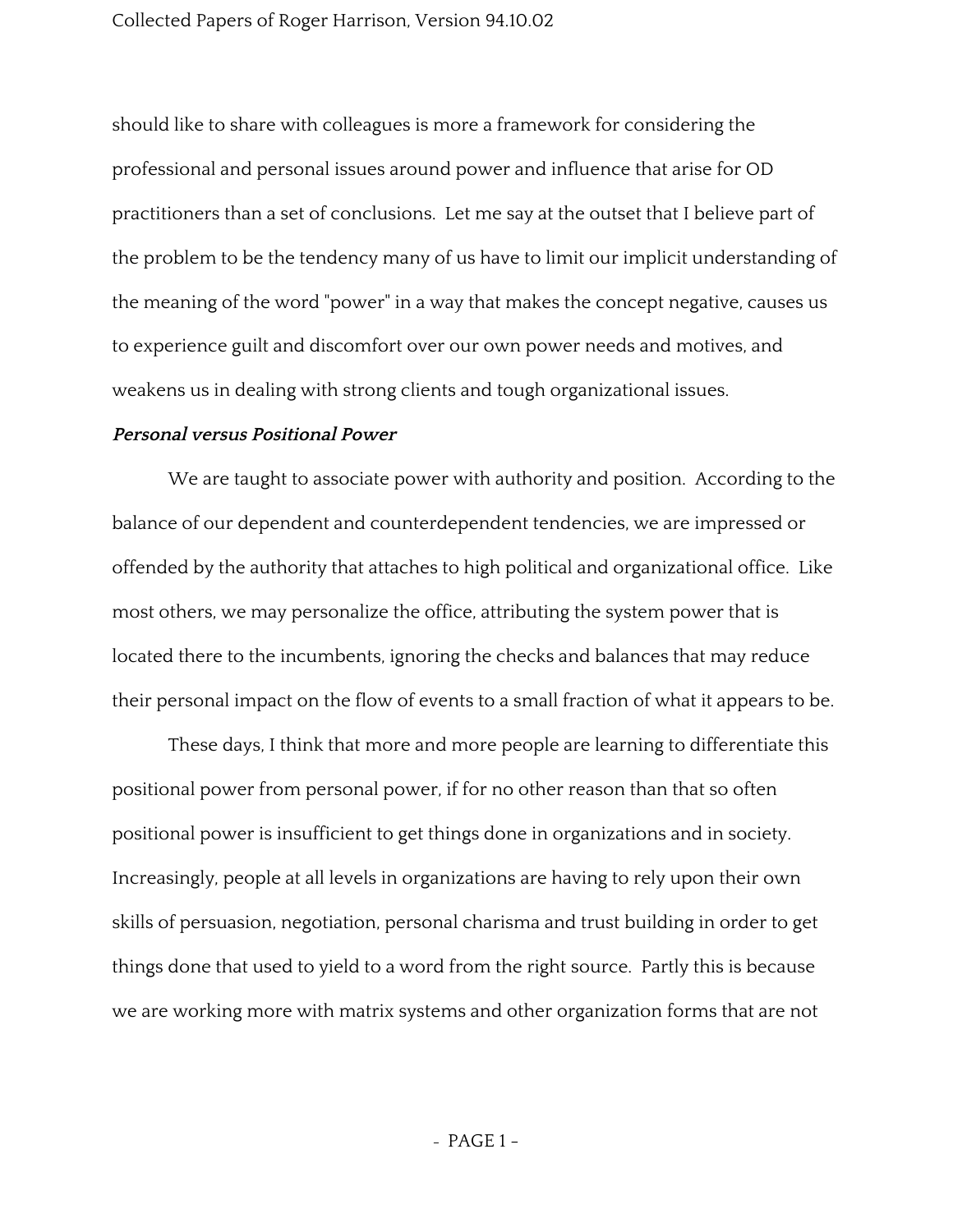strictly hierarchical. Partly it seems due to the proliferation of multiple power centers in organizations and in society at large. For example:

- project and program managers must get support and cooperation from individuals and groups over whom they have some influence but no authority.
- many more people are in staff roles where they must influence organizational policies and procedures through persuading and negotiating with line managers who carry the authority for implementation.
- groups and categories of employees such as women, minorities, union members, and youth increasingly question the good faith and the legitimacy of "legitimate" authority and have the legal or collective means to resist effectively.

Of course, as consultants we have always relied on our personal influencing skills to get things done, rather than on our mostly nonexistent positional power. Most of us have developed considerable skill in doing this, and it ought to make us feel powerful. But with notable exceptions, we do not seem as a profession to consider ourselves to be terribly potent. We seem instead to define "power" as what our more prestigious clients have, and to exclude our own interpersonal skills from that definition. We differentiate personal and positional power so sharply that we lose sight of their mutual participation in the definition of social power: "the ability of some person or group to influence or control some aspect of another person or group" (Cartwright, 1959).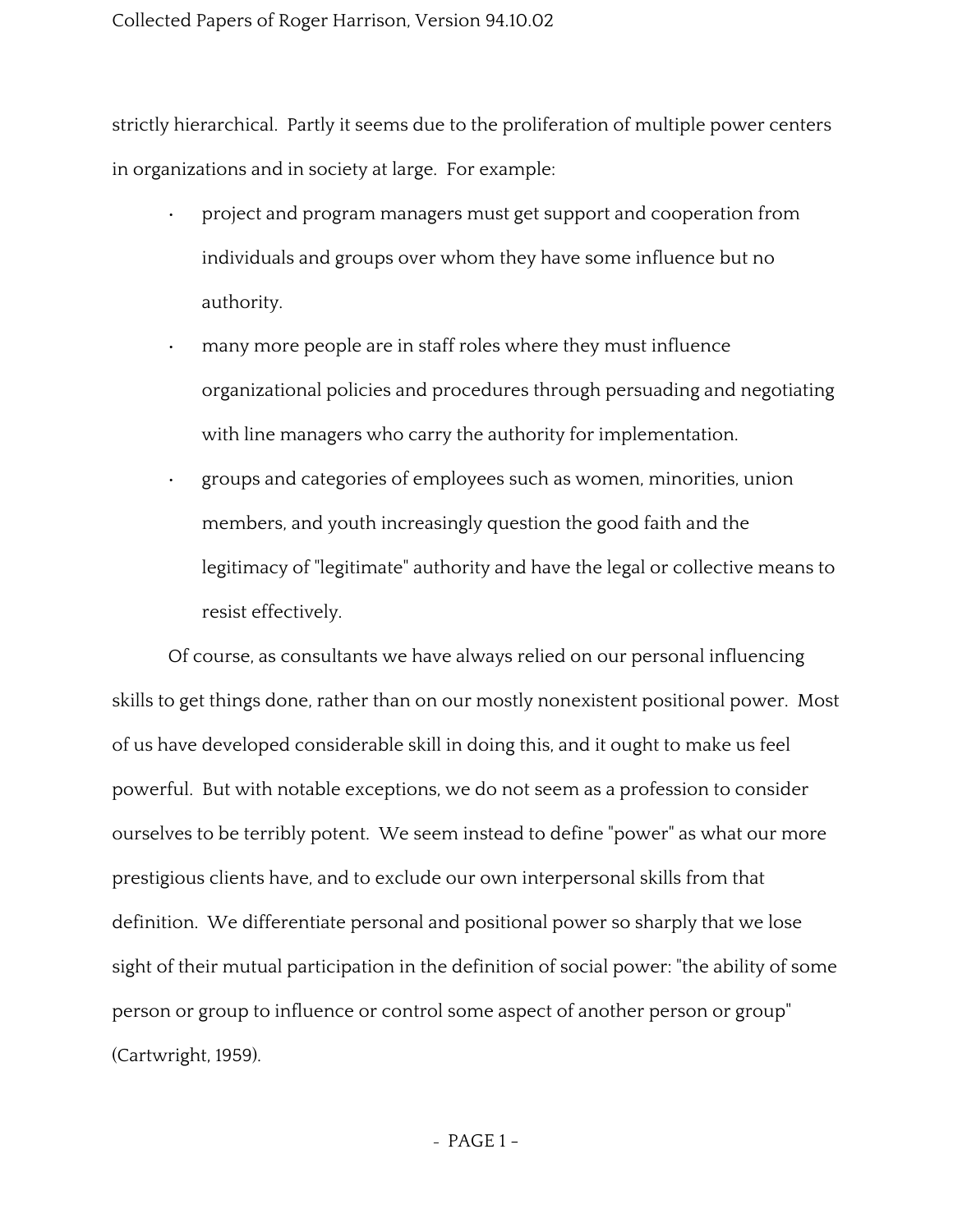This is more than just a semantic distinction It limits our experience of our own potency, and it weakens us in dealing with those who possess whatever it is we do accept as the signs and trappings of power. I believe this to be part of a process by which we deny our own power and magnify that of others.

### **Positive and Negative Power**

We are a profession characterized by an emphasis on cooperation, caring, and the introduction of broadly humanistic values into the workplace. Most of us tend to be nice people personally. We are prone to deplore strife, bickering, and the selfish, destructive and dehumanizing uses of political and organizational power that we see so frequently in client systems. Sometimes we come to see power as our enemy.

We are often a little envious, however. We usually occupy positions that are writ small on the informal "power maps" of our organizations, and we find ourselves dealing with clients whose understanding of power and ability to manipulate it are greater than ours. Their respect is sometimes reserved for those who are strong and assertive, or politically astute. We do not allow ourselves to wish to dominate or bully others, but we have good ideas and worthwhile goals that we want to achieve. Often it does seem that nice guys like us finish last, even when our professional game is not overtly competitive. We define "power" as not quite nice, but we are still attracted by it. Somehow our power fantasies acquire the same guilty attractions that erotic ones did before we became so liberated in the sixties.

I should like to invite you to explore for yourself some of your own ideas and values about personal power. Consider the following situations that an OD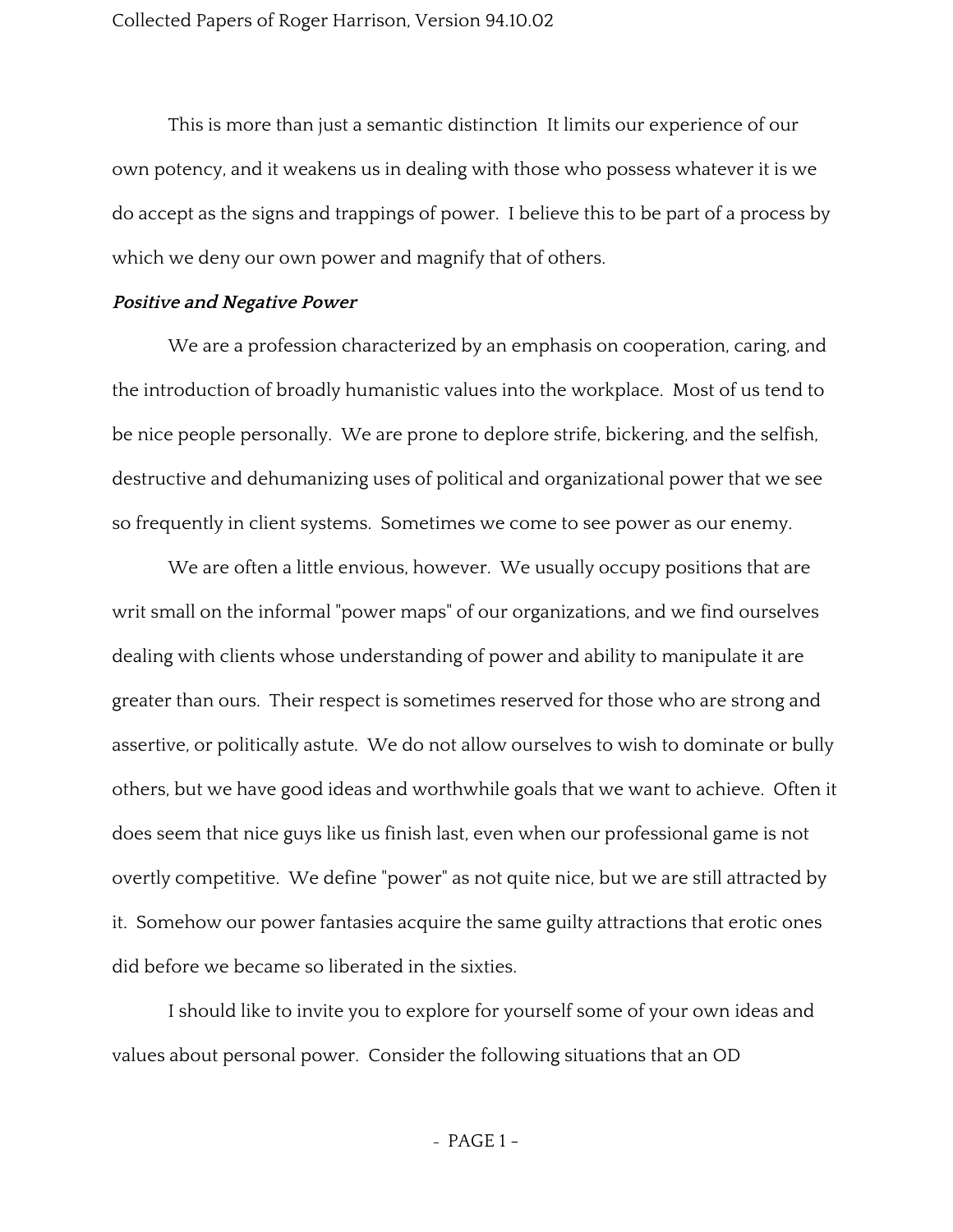practitioner might run into. Ask yourself how you would go about trying to achieve your objectives in the situation, and how the other person might react to your approach.

- You have spent a lot of time working out the details of a project with a client, and she has agreed to go ahead. Now she informs you that she has asked another consultant to bid on the project, and has received a significantly lower bid. She has asked you if you want to do the job at the lower figure You need the work, but you feel your figure is a fair one. • Your client engaged you to conduct staff training, making it clear he expected to participate as co-trainer. After the first such experience, you have concluded that his heavy-handed and insensitive style seriously blocks the learning of the participants. Tactful attempts on your part to discuss the problem have been brushed aside. You feel you cannot be
- You have submitted your final report on a diagnostic study for a public agency, and you are to attend a meeting at which the report will be explained and discussed with those responsible for further funding. When you pick up your copy of the report at the meeting, you discover that

professionally responsible for the work if he participates.

- without informing you, the agency head has deleted all the parts of your report that were in any way critical of the operation.
- **•** Your colleague tends to become irritable and defensive when criticized in any way. Recently he performed badly in an important presentation of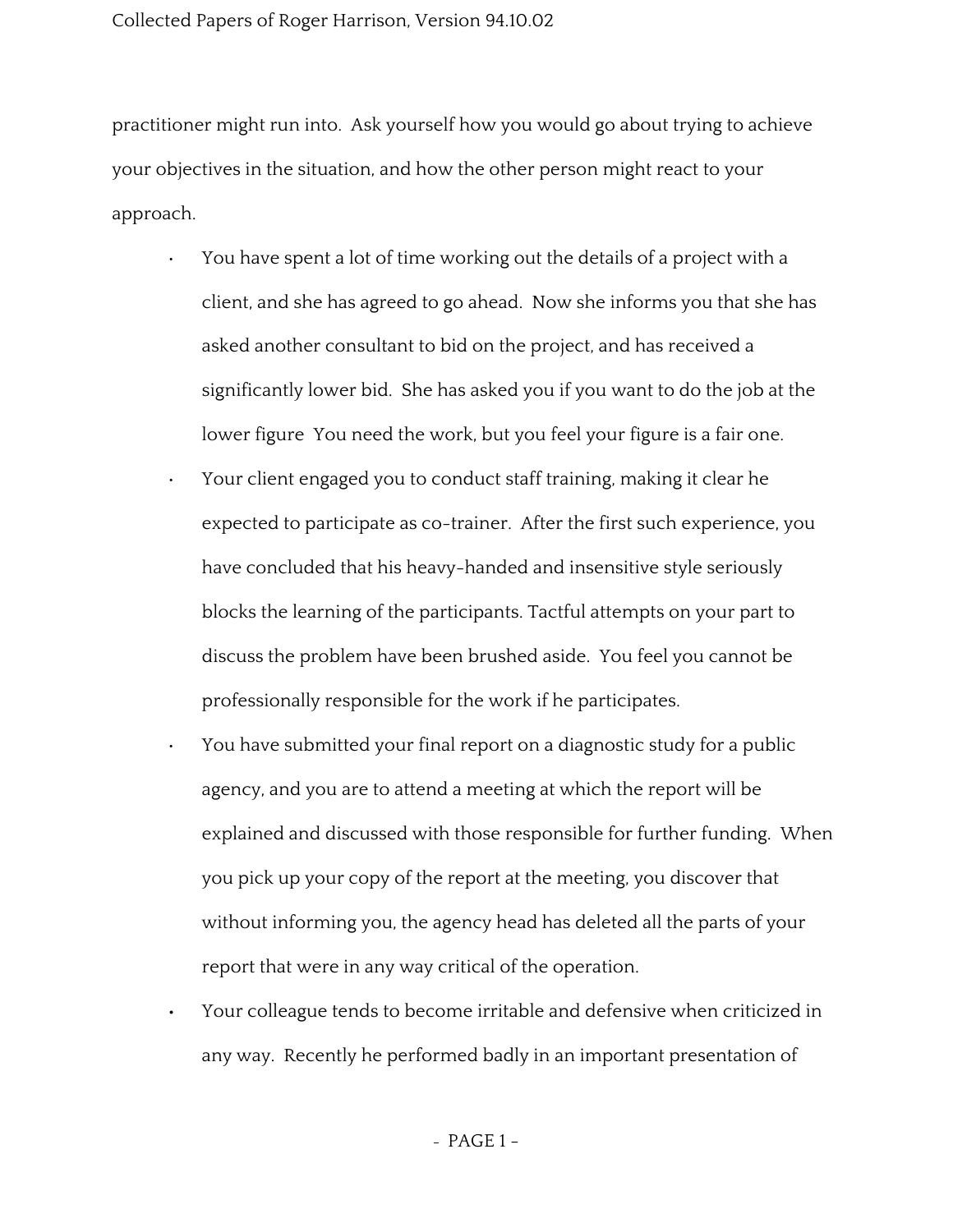your joint project. Another presentation is coming up, and he expects to take the lead as before. You believe you could do a much better job as presenter.

- **•** Your client is an authoritarian manager with high needs for control. She keeps pressing you to reveal details of your conversations with subordinates. So far you have avoided a direct confrontation over this, but you feel it is time to get the matter straightened out.
- Your colleague on a project is enthusiastic and optimistic in selling services to the client, but lets you do most of the work behind the scenes. When you mention this, he is contrite, and promises to do better, and praises the good job you have done covering for him. You are fed up with doing most of the work, and you want to get an agreement that will stick.

These situations are what George Peabody calls "power moments." They are critical points at which one's choice of an immediate response makes the difference between winning and losing, becoming weaker or stronger, succeeding or failing in one's purposes. These situations were chosen because they fit our stereotypes about power: there is some conflict of interest that must be resolved; there is considerable potential for conflict; one or both parties is likely to experience loss or defeat as a result; and a favorable economic or organizational position may give one party an advantage over the other.

In our programs on power and influence, we find these kinds of situations create conflicts for many consultants and professional helpers. They have learned to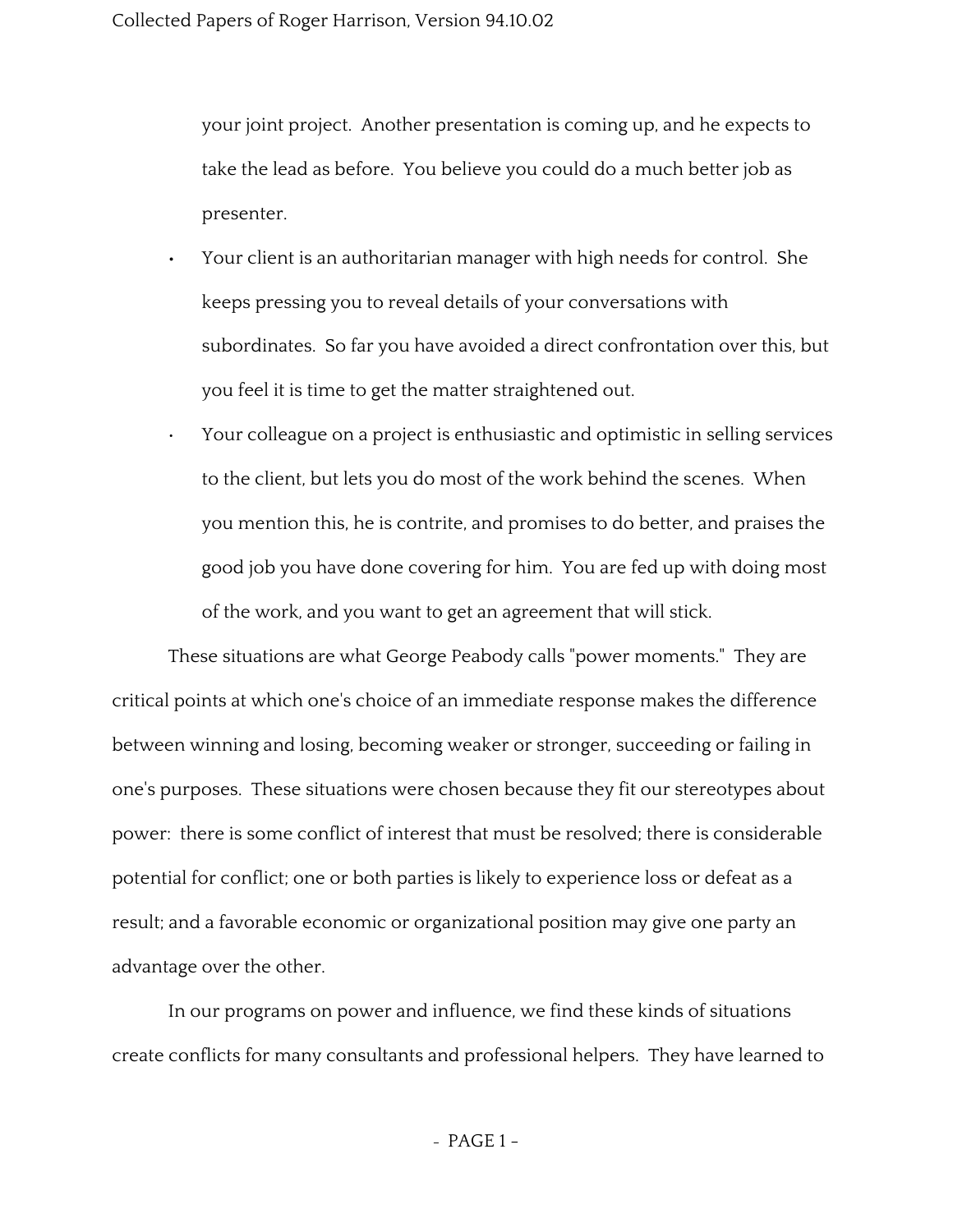value building trust and cooperation through being supportive and constructive. Conflict situations seem to offer only negative choices: being authoritarian, aggressive or manipulative; or failing to achieve our goals.

Let us contrast the foregoing situations with some others. Once again, ask yourself how you would handle the situation, and how the other person(s) might react.

• You are behind on an important project report. This has happened before, and your client is angry and upset. Although you cannot produce the report when she wants it, you want to maintain the relationship, and keep the client. - You are conducting a training exercise when one of the participants becomes very critical of your conduct of the meeting, and abusive of your profession. You want to get that person "on board" and get on with the work.

- In discussing a project with a potential client, you have difficulty getting him to open up about his situation and needs. He keeps the conversation on your background, experience and qualifications. While you are happy to answer these questions, you need more information from him if you are to come up with a pertinent proposal.
- Although your client has been an enthusiastic supporter of your work, manpower and budgetary problems are influencing her to cut back on the project just at the point where you feel a real payoff is imminent. You want to get her to commit the resources that are needed for the project to reach "critical mass" and become self sustaining.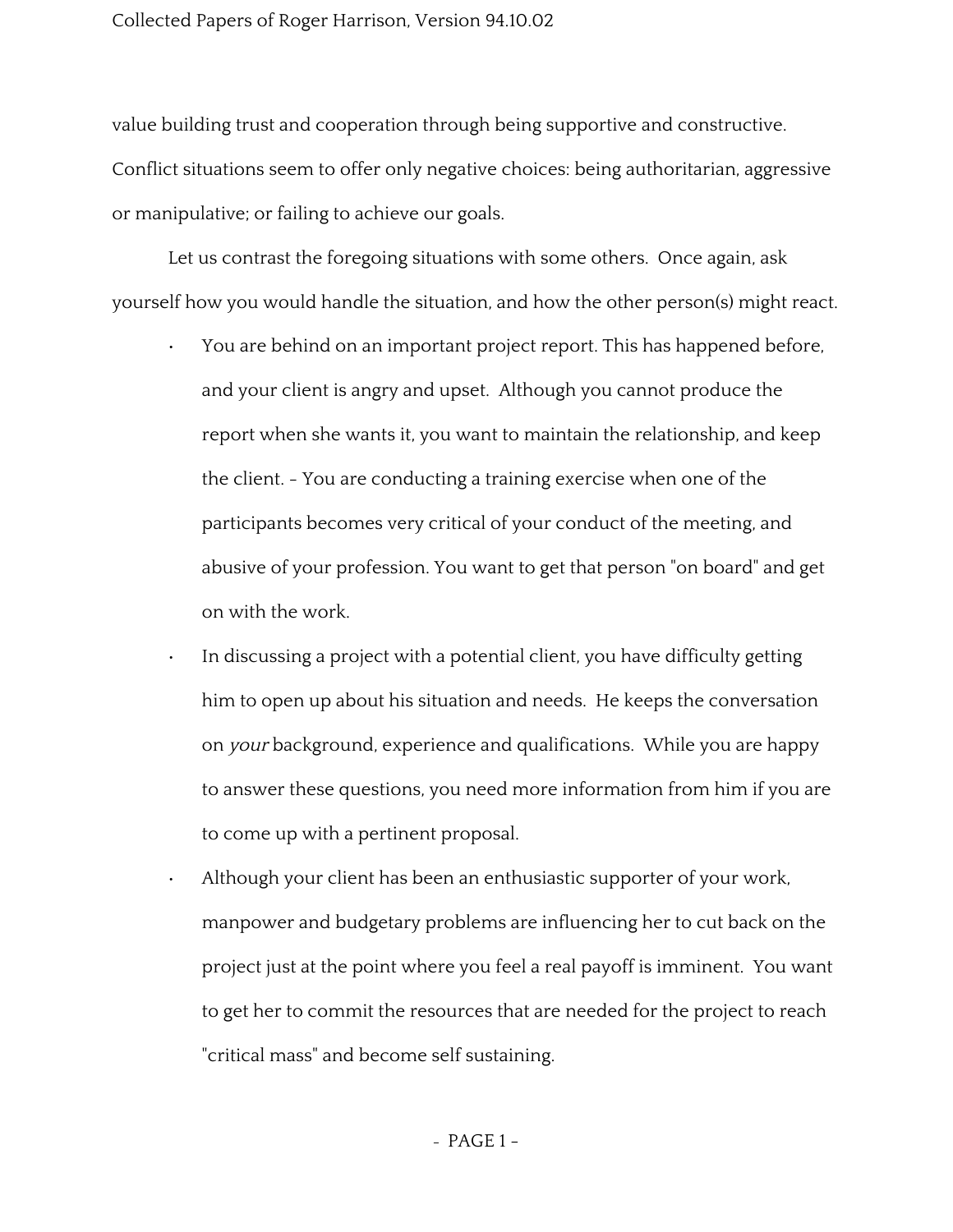**•** You are working with two co-leaders to plan a workshop. The others show scant respect for one another's ideas, and their disagreements are seriously interfering with the work. You want to get them to submerge their differences in the common task of creating a worthwhile and exciting learning experience for the participants. When you presented the results of your diagnostic study to a client group, they became discouraged and defensive about the many problems revealed by your survey. You want them to see the positive opportunities that this survey opens up to create a better working environment and a more effective organization.

These situation, too, are "power moments," in which our influencing skills make the difference between succeeding and failing in our purposes. For most consultants, they are considerably less threatening than the first set. They seem to call for the skills we possess: active listening, trust building, generating enthusiasm. Equally important, they are situations in which a win-win outcome is easy to imagine, if not always to achieve. We can be comfortable exercising our personal power and take guilt-free satisfaction in succeeding in our aims.

We find in our workshops on power and influence that even when consultants possess formidable skills for dealing with situations like these, they often do not think of themselves as powerful people. Neither do they see the delight they take in their successful outcomes as "being into power." They seem to have a need to split or dissociate their helping skills from their idea of "power." When they do include the helping abilities as part of the spectrum of power skills, there remains a strong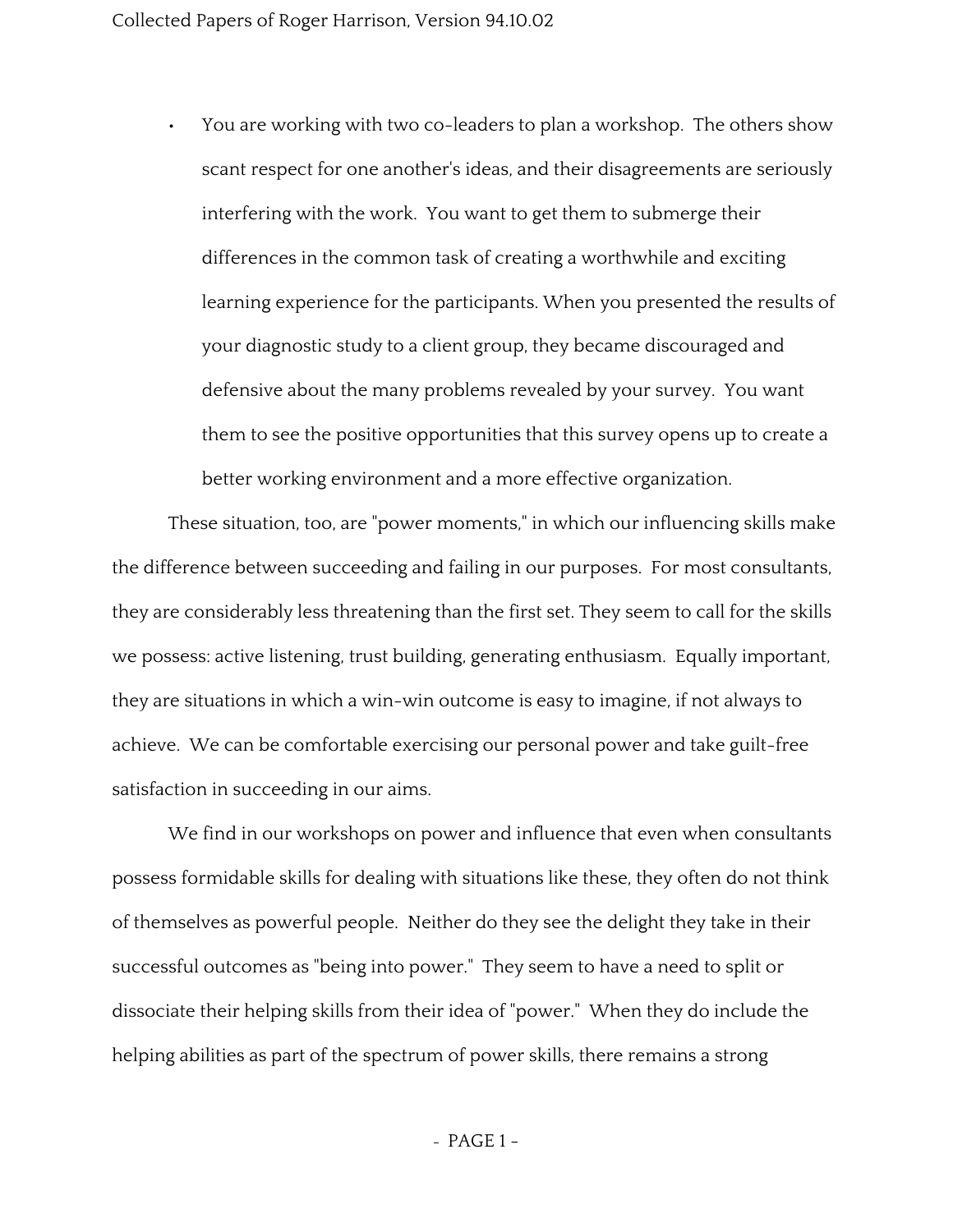tendency to see these softer skills as positive, and the pushing, confronting and negotiating skills as not very nice.

## **A Model of Personal Power and Influence**

A useful way to look at the influence process is to consider how people use psychological energy with each other. When a person tries to change or affect another, something analogous to physical energy or force is involved. It takes energy to overcome the inertia of the other person and to produce movement or change. We can identify four *energy modes* in interpersonal relationships on which to base a model of influencing behaviors, and we can identify a consultant power style that is associated with each. The reader may want to rank the four energy modes according to the frequency with which s/he uses each in his or her professional practice.

Pushing: when we are Pushing we direct our energy toward others in order to get them to change in some way: to start or stop doing something, to believe or think in some new way, to adopt different attitudes, to perform according to certain standards, and so on. When we are Pushing we are attempting to move, induce, teach, or control the other person by the direct application of suggestions, orders, information, criticism, arguments, pressures, threats, and so on.

The consultant power style that is most closely associated with Pushing is that of the *Expert*. In this style the consultant diagnoses, prescribes and directs the client in an authoritative manner.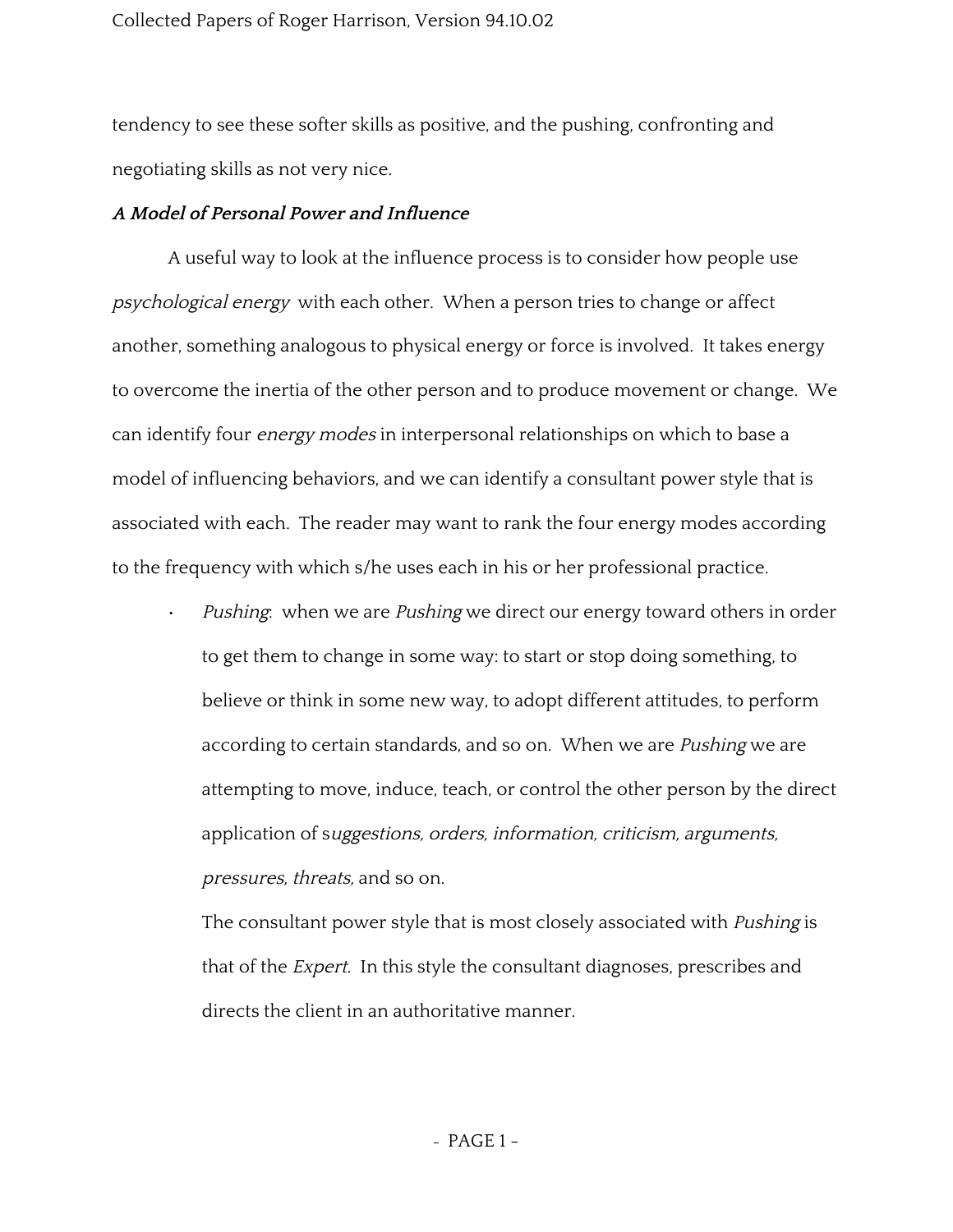• Attracting when we are Attracting, we behave so that others are drawn to join or follow us. The others experience ourselves, our ideas or our energy as attractive, magnetic, or exciting. They are moved to join forces with us in our projects, go along with our ideas, and share our visions and ideals. We attract by *showing enthusiasm*, by *sharing dreams and ideals*, by appealing to common values, and by using colorful language to evoke exciting possibilities.

The consultant power style associated with Attracting is that of the Visionary. In this style the consultant inspires and energizes clients with hopes of a better world, and creates a sense of common purpose by appeal to deeply held values and ideals. David Berlew was, I think, the first to identify this as a management style (Berlew, 1974).

Joining: when we Join, we add our energy to that of others so as to increase or augment it. We join with others by encouraging, by expressing empathy and understanding, by summarizing and reflecting their ideas and feelings, and by expressing our willingness to *cooperate and reach agreement*. When criticized or attacked by others, a *Joining* response is to *accept* criticism, and to admit our deficiencies and mistakes. When used actively, Joining influences the other by selectively augmenting tendencies and directions of the other, thus shaping behavior without pushing. The consultant power style associated with *Joining* is that of the Facilitator. The consultant builds an atmosphere of trust, support and personal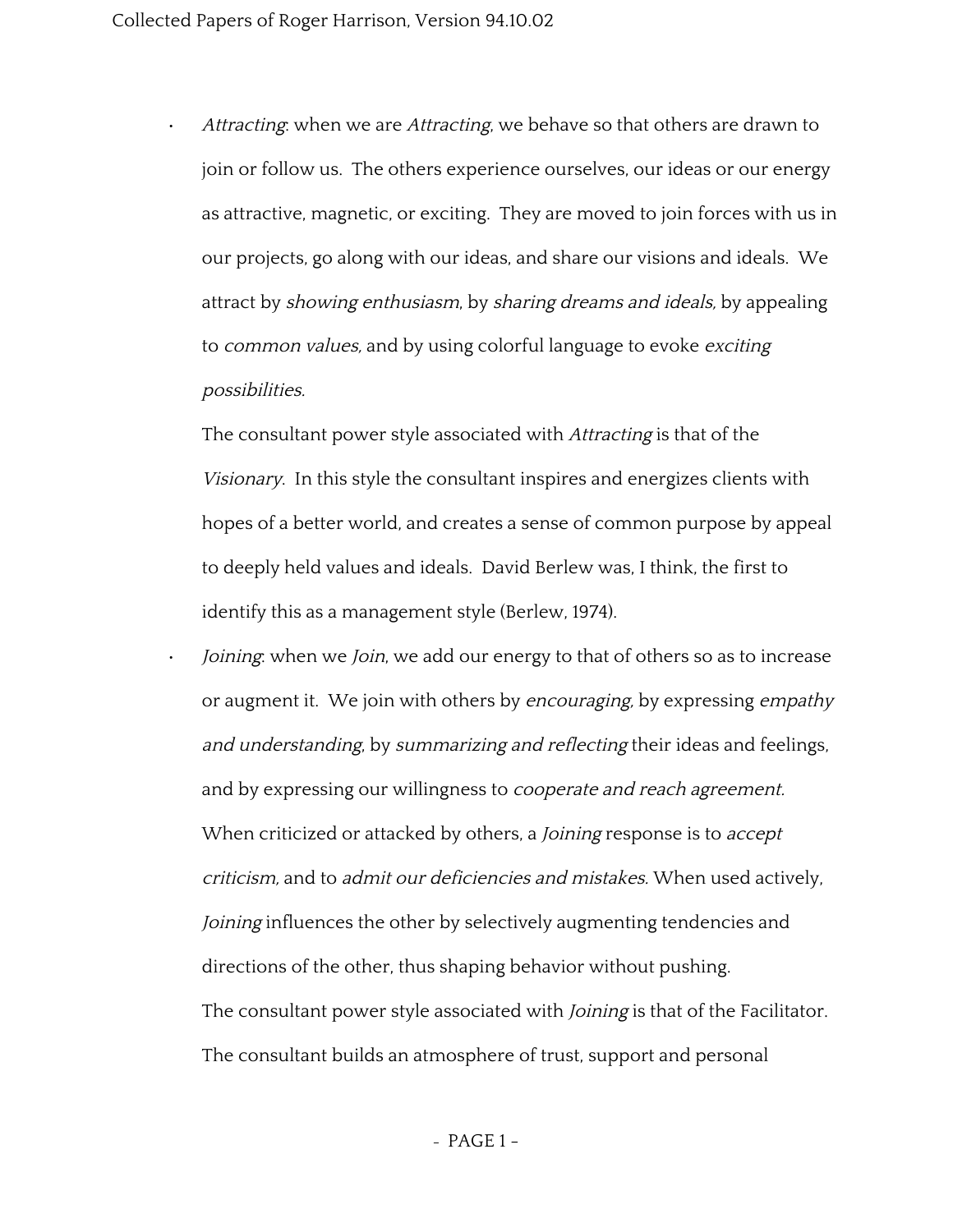acceptance in which clients feel free to be themselves and to take personal risks with their ideas and feelings.

• Disengaging: when we Disengage, we avoid or deflect others' energy. We diffuse or absorb energy and thus diminish its impact. We Disengage by withdrawing or failing to respond, by changing the subject, and by using humor to lighten the atmosphere. We *postpone or refer* matters rather than dealing with them, and we *depersonalize conflicts* by reference to rules and regulations. In this way we avoid negative involvement and conserve energy.

The consultant power style associated with *Disengaging* is that of the System Worker. In this style the consultant keeps a low profile and works within the system. S/he avoids confrontation and controversy by changes of direction and adroit timing, and strives to maintain an image of legitimacy for his or her activities.

In training OD consultants, a great deal of attention is given to the development of Joining skills, and for many consultants and clients the image of the consultant's role is quite close to that of the Facilitator. In fact, the more successful among us usually possess and use substantial *Attracting* skills as well, particularly those external consultants who command very high daily fees! And many successful internal consultants are adept at the use of Disengaging in dealing with threatening uses of positional power by their detractors within the organization.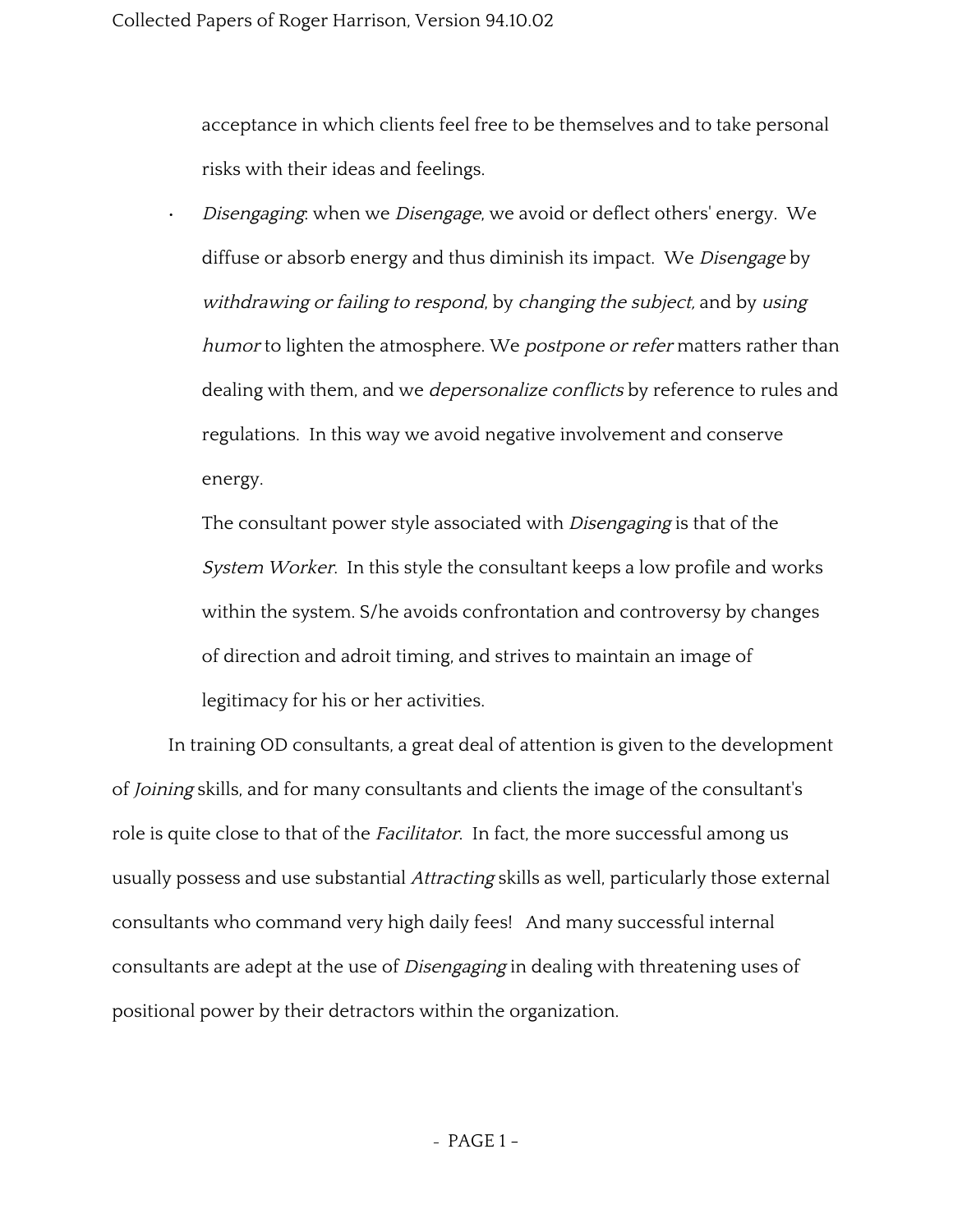In spite of these actualities, the mystique and folklore of OD centers on *Joining* as the valued cluster of influence behaviors, and on the *Facilitator* as the modal consultant power style. As a profession we attract relatively soft people in the first place, and the training we give further sharpens their soft power skills. We discourage the more active and forceful skills, such as *Pushing*, and our literature and training tends to ignore *Attracting* altogether.

To summarize this diagnosis: we members of the helping professions tend to think of "power" as referring to the exercise of skills of direction and control, negotiation and bargaining, and political manipulation. We tend to associate the possession of this power with positional authority in organizations. We tend not to think of ourselves as powerful people, and we do not include skills of facilitation and consultation in our definition of power. We tend to regard those influencing skills that we associate with our idea of "power' as inherently negative, and to value positively our own helping skills. At the same time, many of us are becoming fascinated with power. We are alternately attracted by what we imagine we could achieve if we had it, and repelled by the corruption and exploitation that we associate with its irresponsible use. Although this diagnosis does not of course apply to all of us, I believe it is sufficiently pervasive to create some consequences for our profession. We find it hard to deal with the power of position, politics and economic pressure in a way that commands the respect of those who feel at home with these currencies. We may thereby lose our access to the spectrum of "harder" power moments that have such important consequences for the organizations and individuals we serve.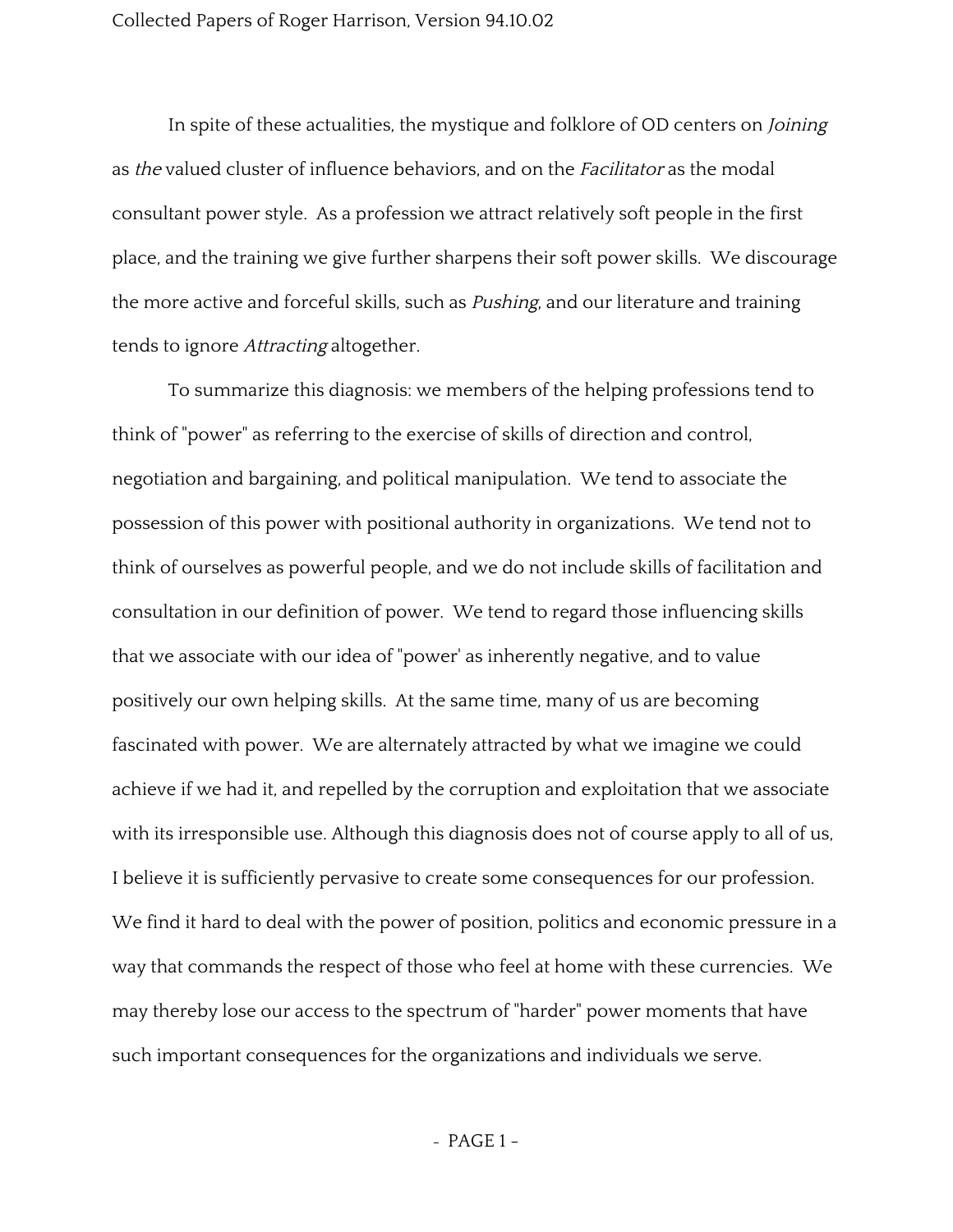We over-rely on our facilitating skills, and when we find ourselves in high pressure, conflict-laden situations, we use our soft skills in manipulative and devious ways. Because we see our facilitative approach as essentially positive, we tend to be insensitive to the negative consequences we may create.

When we occasionally find ourselves cornered and finally resort to tougher means, our insecurity and lack of skill with them frequently result in destructive aggression and overkill. Because we become fearful in conflict situations, we are unable to be "firm but fair," or to be tough and straight without becoming judgmental.

We are unable to choose and use all the constructive tools that are available to us because we define some of them as *inherently* negative. We commit the reverse of the means-ends fallacy and reject the means without consideration of the likely outcomes. We thus impoverish ourselves of the personal power we need to do our work in situations in which the positional power scales are already loaded against us.

• Against this background I shall propose several propositions about personal power that have guided the work my colleagues and I have been doing in helping both managers and consultants to increase their personal power. • What makes an influence behavior positive or negative is not whether it is hard or soft, but whether it damages and weakens, or helps and strengthens the other person(s). The toughest behaviors can be used in ways that leave the other person whole and strong. We and others can endure the pain of confrontation, conflict, and occasional defeat without being damaged or weakened thereby.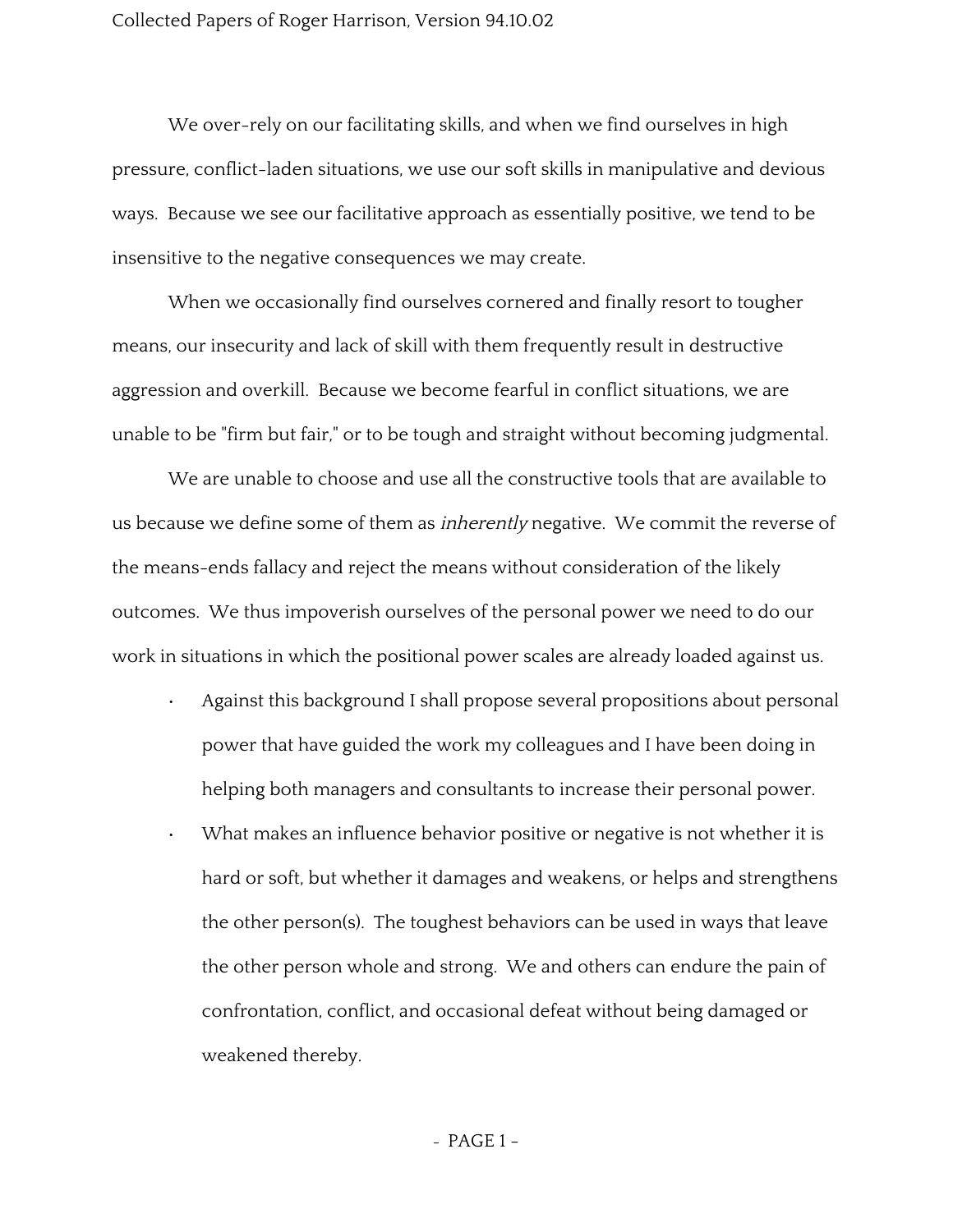• Both hard and soft influence behaviors can be used in ways that damage and weaken others. It is easy to see how this works with the tougher styles, less so with the softer ones. Softer styles often wreak their harm through dishonesty, deviousness and deceit, and the buildup of debilitating tensions that occurs when confrontation is continuously blocked.

• When open conflict does occur, and when authority must be used to compel compliance, people who feel strong, and who are confident in their ability to use tougher influence styles, are the least likely to damage or weaken others. People who are upset and fearful when facing conflict and using authority tend toward destructive aggression and overkill when finally provoked to show their strength.

• We all have lots of personal power, and well developed influencing skills, otherwise we would not be able to meet our basic needs. The crucial question is whether those skills are brought into play as a *reaction* to the behavior of others (they "push our buttons"), or whether we choose and use them *intentionally*. The purpose of personal power and influence training is to change oneself from a reactive robot into a proactive human being. • Until we learn to *choose* our behavior, influencing skill is not a central issue We react with the responses we have learned, in the way we have learned them. When we begin to choose among the possible responses to a situation, we find that we often do not have the skills to implement the approach we have chosen. We all start our lives with a broad spectrum of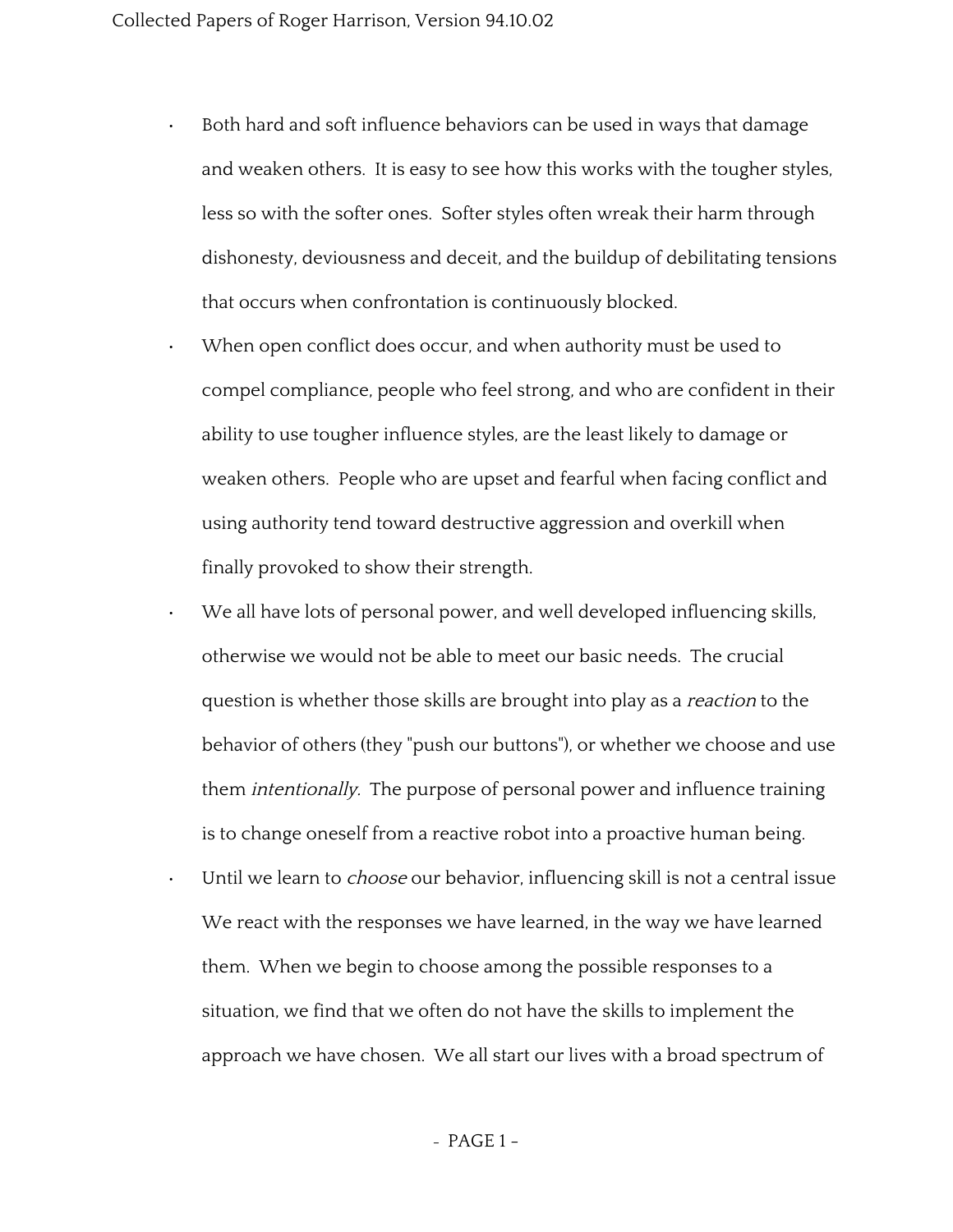personal power potential, but our development is limited and channeled by environment, personal history, and received values.

• Consultants must have personal power to do their work, because positional power is not well suited to building the open, trusting and cooperative relationships that we strive to create with our clients. We also need to be able to command respect for our strength and competence, and inspire confidence in our visions of the future. It is when we feel strong and potent in the exercise of the broad spectrum of influence behaviors that we are best able to achieve all of these objectives. To an ever increasing degree, this proposition applies to our clients as well as to ourselves. As positional power is diffused and eroded, personal power becomes more essential, and our clients become more like us in their needs for a wide range of influence skills.

Some of these propositions may be controversial; others are almost self evident. Taken as a group, they provide a coherent foundation for an approach to building and managing consultant-client relationships. That approach is based on style flexibility as a consulting ideal. It argues that in educating consultants we should honor and teach all four energy modes in their positive manifestations.

This will require that we stretch both our own and our students' capacities to wield previously underused and avoided influence behaviors. Inevitably this will require confrontation, and hopefully, a stretching of our interpersonal values as well,